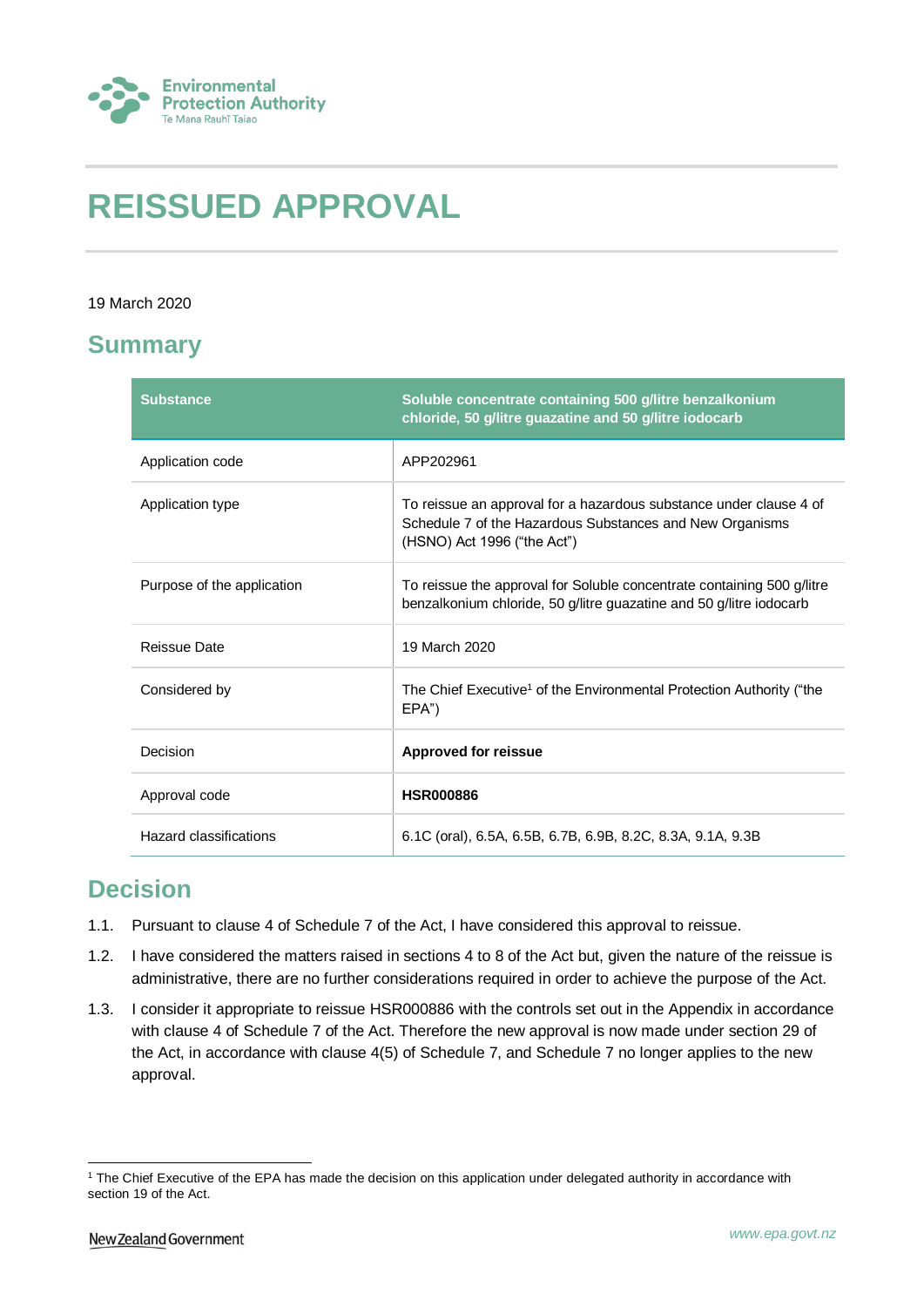**Reissued Approval for Soluble concentrate containing 500 g/litre benzalkonium chloride, 50 g/litre guazatine and 50 g/litre iodocarb (**APP202961**)**

1.4. The transitional provisions of the relevant EPA Notices apply to the reissued approval for the transitional period which begins on the date of reissue and ends on 31 March 2022.

Environmental<br>Protection Authority<br>Tervine Rault Talled

*Signed by:* **Date: 19 March 2020**

Dr Allan L Freeth

**Chief Executive, EPA**

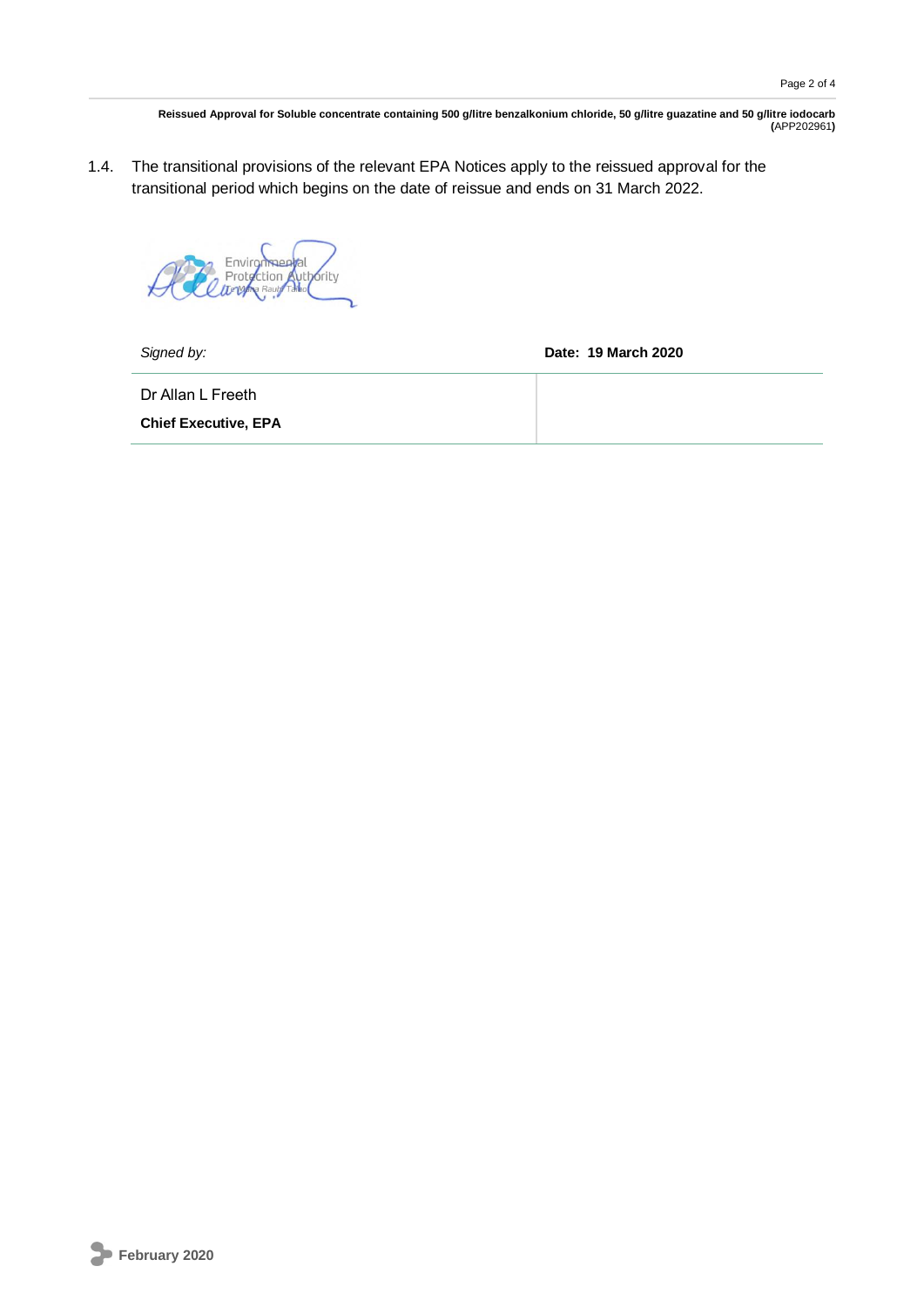**Reissued Approval for Soluble concentrate containing 500 g/litre benzalkonium chloride, 50 g/litre guazatine and 50 g/litre iodocarb (**APP202961**)**

# **Appendix: Controls applying to Soluble concentrate containing 500 g/litre benzalkonium chloride, 50 g/litre guazatine and 50 g/litre iodocarb**

### **EPA Controls**

| <b>Control</b><br>code | <b>EPA Notice</b>                                                       | <b>Control description</b>                                   |
|------------------------|-------------------------------------------------------------------------|--------------------------------------------------------------|
| LAB                    | <b>EPA Labelling</b><br>Notice 2017                                     | Requirements for labelling of hazardous substances           |
| PKG                    | <b>EPA Packaging</b><br>Notice 2017                                     | Requirements for packaging of hazardous substances           |
| <b>SDS</b>             | <b>EPA Safety Data</b><br>Sheet Notice 2017                             | Requirements for safety data sheets for hazardous substances |
| <b>DIS</b>             | <b>EPA Disposal</b><br>Notice 2017                                      | Requirements for disposal of hazardous substances            |
| HPC-1                  | <b>EPA Hazardous</b><br><b>Property Controls</b><br>Notice 2017 Part 1  | <b>Hazardous Property Controls preliminary provisions</b>    |
| $HPC-2$                | <b>EPA Hazardous</b><br><b>Property Controls</b><br>Notice 2017 Part 2  | Certain substances restricted to workplaces only             |
| $HPC-3$                | <b>EPA Hazardous</b><br><b>Property Controls</b><br>Notice 2017 Part 3  | Hazardous substances in a place other than a workplace       |
| HPC-4A                 | <b>EPA Hazardous</b><br><b>Property Controls</b><br>Notice 2017 Part 4A | Site and storage controls for class 9 substances             |
| HPC-4B                 | <b>EPA Hazardous</b><br><b>Property Controls</b><br>Notice 2017 Part 4B | Use of class 9 substances                                    |

### **HSNO Additional Controls and Modifications to Controls**

| <b>Control</b><br>code | <b>HSNO Act</b> | <b>Control</b>                                                                          |
|------------------------|-----------------|-----------------------------------------------------------------------------------------|
| Use<br>restriction     | Section 77A     | No person may use this substance for any purpose other than the<br>treatment of timber. |